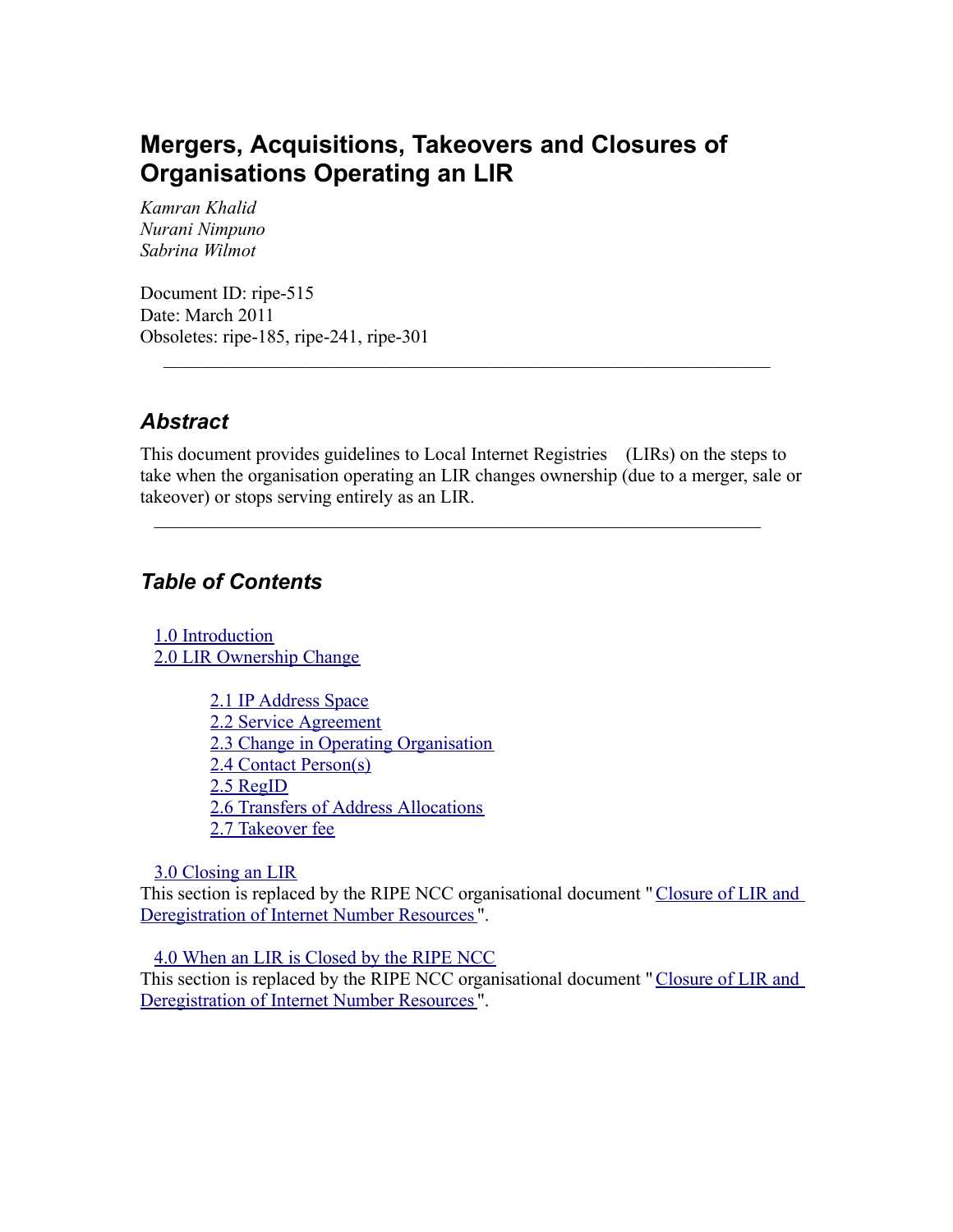### *1.0 Introduction*

When an organisation or company operating an LIR changes ownership status or stops serving as an LIR there are financial, IP address space and RIPE Database issues that need resolving. Therefore, the RIPE NCC must always be contacted when an LIR changes ownership or closes.

## *2.0 LIR Ownership Change*

In the case of an LIR ownership change, the LIR should contact the RIPE NCC at [lir](mailto:lir-help@ripe.net)[help@ripe.net.](mailto:lir-help@ripe.net)

Only registered LIR contact person(s) can discuss the change of an LIR ownership with the RIPE NCC.

The following steps are required to change the organisation operating an LIR:

1. Clarify the type of change:

- A takeover of one LIR by another LIR, closing one of the LIRs.
- A takeover of one LIR by another LIR, both remain open.
- A takeover of an LIR by a non-LIR.

2. Outline the details of the change, stating:

- The reason for the change of organisation.
- The name of the company/companies involved.
- The number of LIRs affected by the change.
- The RegID(s) of the LIR(s) affected by the change.

3. Present the following documents to the RIPE NCC:

- Confirmation from all parties agreeing to the change (See section 2.3).
- Updated list of contact person(s) (See section 2.4).
- Updated billing e-mail contact details, including any changes to VAT number.
- A new service agreement, if applicable (See section 2.2).
- Legal documentation supporting the name change, if applicable (See section 2.2).
- Overview of utilisation in all allocations (See section 2.6).

### **2.1 IP Address Space**

Following any type of change (such as mergers, acquisitions or takeovers) of an organisation operating an LIR, the RIPE NCC will review the status of any IP address allocations that are held by the new organisation.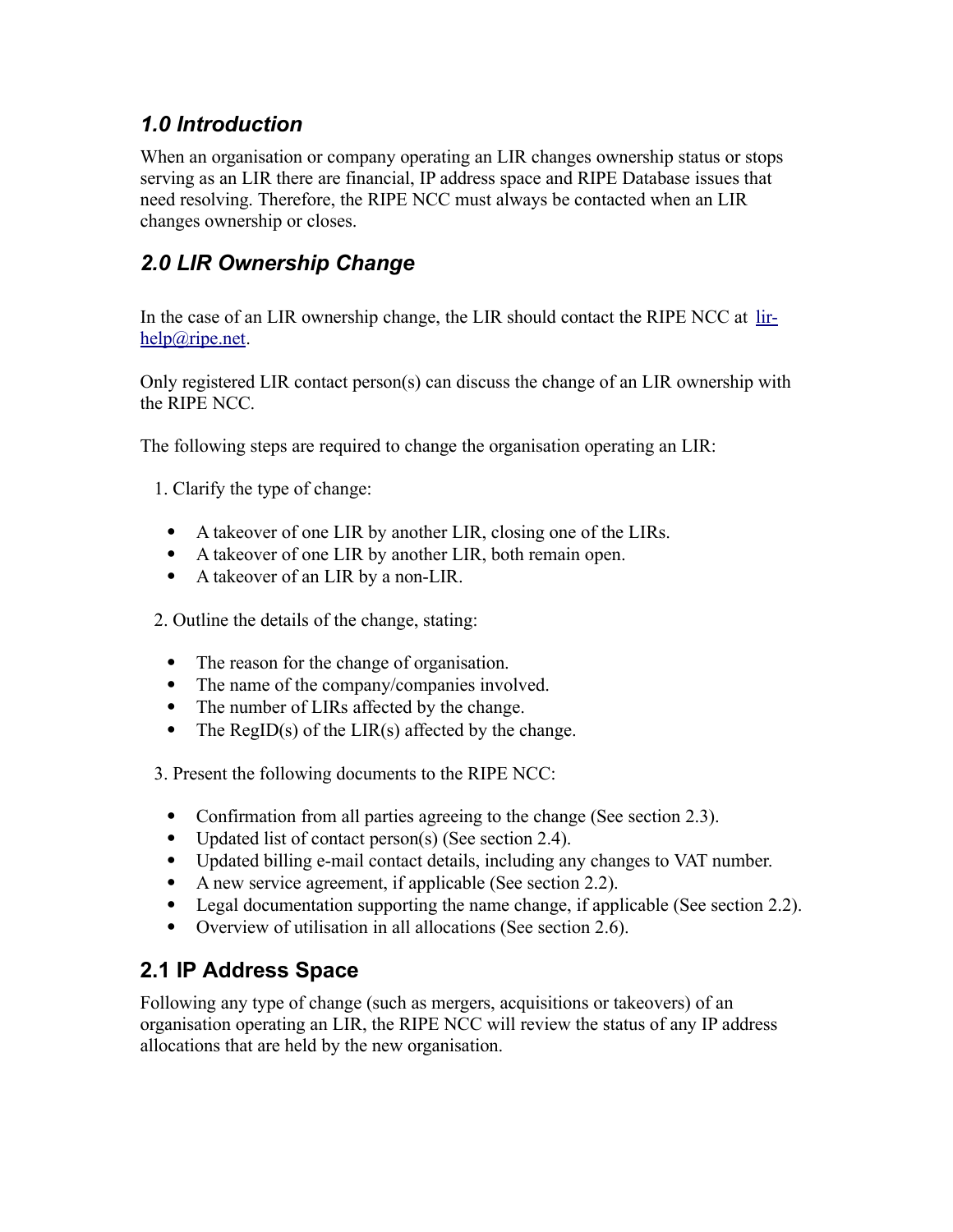### <span id="page-2-0"></span>**2.2 Service Agreement**

When an organisation operating an LIR changes ownership, a new service agreement may need to be signed. The RIPE NCC will need to request a new service agreement from the new owners if:

- The organisation operating the LIR changes name, or
- The LIR wishes to change their RegID.

The registration documentation from the relevant Chamber of Commerce, or its country equivalent, supporting the name change must be submitted to the RIPE NCC.

The Standard RIPE NCC Service Agreement is available from the RIPE Document Store at: <http://www.ripe.net/ripe/docs/service-agreement>

If the organisation operating the LIR does not change its name and keeps the original RegID, the LIR can continue operating under the same service agreement.

### **2.3 Change in Operating Organisation**

In cases where an organisation operating an LIR takes over one or more LIRs, confirmation of the takeover from all parties involved or their legal successors must be included.

### **2.4 Contact Person(s)**

It is very important to notify the RIPE NCC, if there is a change of contact person(s). This is essential, as only registered contact person(s) can submit Internet resource requests to the RIPE NCC and provide updates to our internal registry files.

If the contact person(s) of the affected LIR has changed, the RIPE NCC may adjust the Assignment Window of the LIR until the contact person(s) is up-to-date with RIPE NCC procedures and RIPE community policies.

If there are no current registered contacts remaining with the LIR, a fax signed by the Managing Director of the LIR on organisation letterhead is required to implement these changes. These changes should include the new registered contact person(s) for the LIR.

## **2.5 RegID**

It is not necessary to obtain a new Registry Identifier (RegID) if the name of the organisation that operates the LIR changes. The RegID is merely an internal identifier used by the RIPE NCC to distinguish the various LIRs. It does not have to correspond to the legal name of the organisation operating the LIR.

If an LIR insists on changing their RegID, a fee corresponding to the sign-up fee for a new LIR will be charged to cover additional administrative work generated. Please see